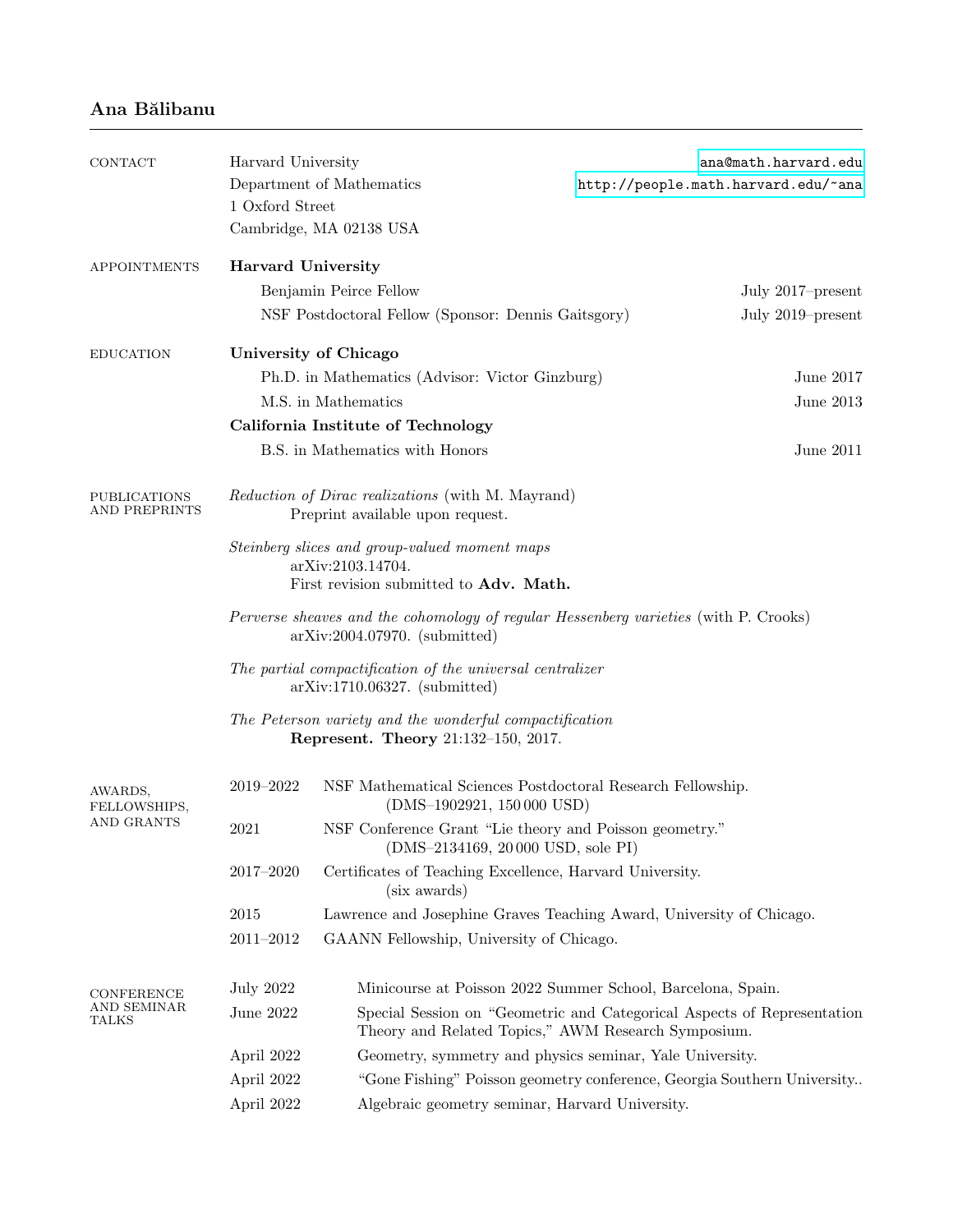| Algebraic geometry seminar, Stanford University.                                                                                                   |  |  |
|----------------------------------------------------------------------------------------------------------------------------------------------------|--|--|
| Algebraic geometry seminar, Washington University St. Louis.                                                                                       |  |  |
| "Compactifications, Configurations, and Cohomology," Northeastern Uni-<br>versity                                                                  |  |  |
| Global Poisson Geometry Webinar.                                                                                                                   |  |  |
| Special Session on "Categorical and Combinatorial Methods in Representa-<br>tion Theory and Related Topics," AMS Spring Western Sectional Meeting. |  |  |
| Algebra seminar, Virginia Tech.                                                                                                                    |  |  |
| Geometry in Algebra and Algebra in Geometry, UFF.                                                                                                  |  |  |
| Session on "The Algebraic Geometry of Integrable Systems," CMS Winter<br>Meeting, McGill University.                                               |  |  |
| Geometric representation theory seminar, University of Toronto.                                                                                    |  |  |
| "Friday Fish" seminar, Utrecht University.                                                                                                         |  |  |
| Geometric representation theory twinned conference, Perimeter Institute<br>and MPI Bonn.                                                           |  |  |
| Lie theory and integrable systems in symplectic and Poisson geometry,<br>Fields Institute.                                                         |  |  |
| Workshop on Lie Groups and Index Theory, Fields Institute. (cancelled due<br>to $Covid-19$                                                         |  |  |
| Geometric Structures Laboratory, Fields Institute. (cancelled due to Covid-<br>19)                                                                 |  |  |
| International conference on Poisson geometry, IMPA.                                                                                                |  |  |
| "Pick-My-Brain" seminar, Northeastern University.                                                                                                  |  |  |
| Symplectic Representation Theory, CIRM.                                                                                                            |  |  |
| Geometry and algebra, geometry and analysis seminar, Utrecht University.                                                                           |  |  |
| Women@AGNES, Brown University.                                                                                                                     |  |  |
| International conference on geometric representation theory and symplectic<br>varieties, University of Notre Dame.                                 |  |  |
| Representation theory seminar, UMass Amherst.                                                                                                      |  |  |
| Infinite-dimensional algebra seminar, MIT.                                                                                                         |  |  |
| Mathematical physics seminar, Perimeter Institute.                                                                                                 |  |  |
| Transformation Groups 2017, Moscow, Russia.                                                                                                        |  |  |
| Geometry, physics, and representation theory seminar, Northeastern Uni-<br>versity.                                                                |  |  |
| Symplectic and Poisson geometry seminar, UIUC.                                                                                                     |  |  |
| Geometric representation theory seminar, MIT.                                                                                                      |  |  |
| Geometry and physics seminar, Boston University.                                                                                                   |  |  |
| "Gone Fishing" Poisson geometry conference, University of Notre Dame.                                                                              |  |  |
| Integrability and representation theory seminar, UIUC.                                                                                             |  |  |
| Algebraic geometry seminar, University of Notre Dame.                                                                                              |  |  |
| ICRA 2016, Syracuse University.                                                                                                                    |  |  |
|                                                                                                                                                    |  |  |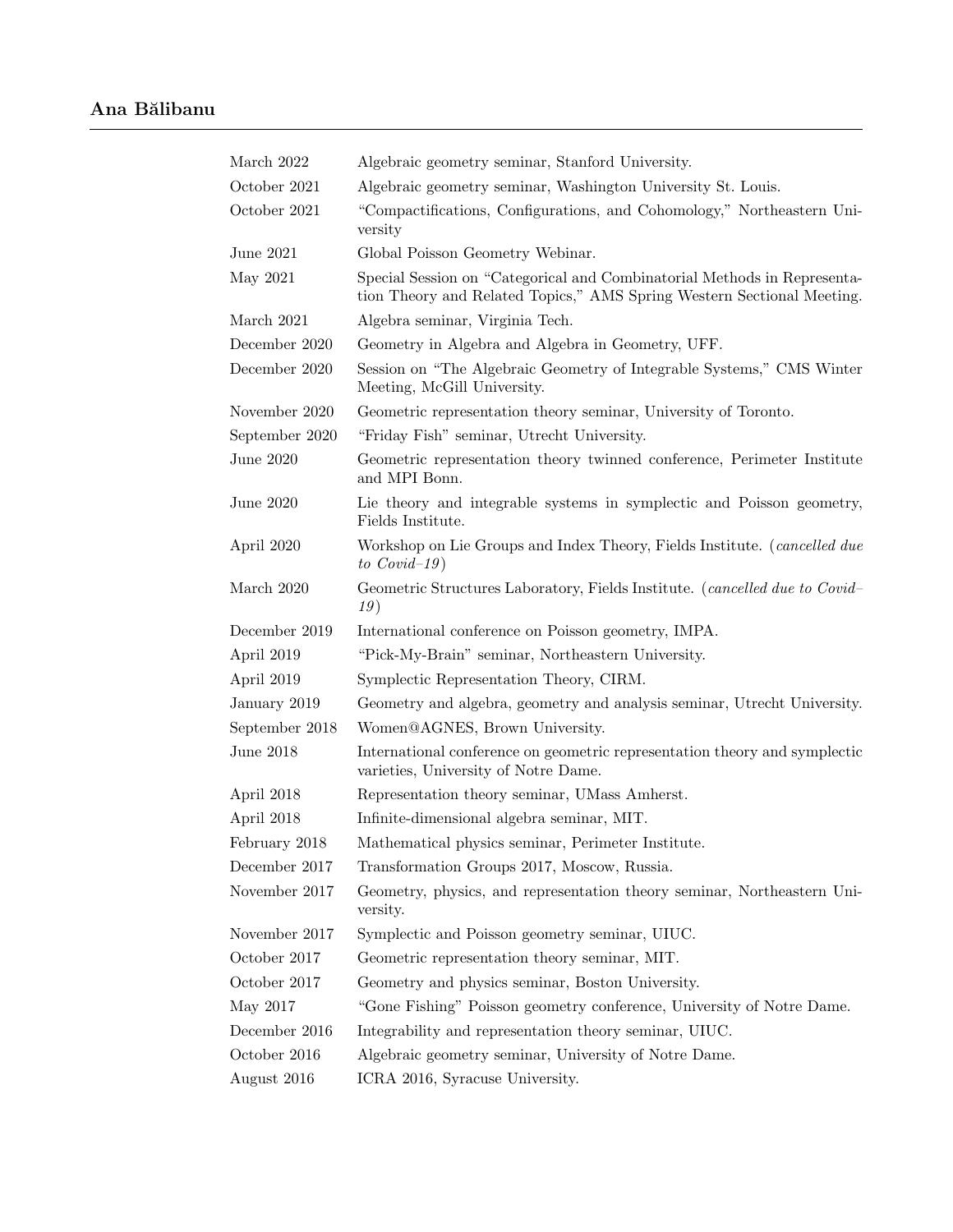## Ana Bălibanu

| <b>CONFERENCES</b><br>AND SEMINARS<br>(CO)ORGANIZED | $2017$ -present               | Open Neighborhood Seminar, undergraduate colloquium series, Harvard<br>University.                                                                                                               |  |  |  |
|-----------------------------------------------------|-------------------------------|--------------------------------------------------------------------------------------------------------------------------------------------------------------------------------------------------|--|--|--|
|                                                     | January 2022                  | Lie theory and Poisson geometry, conference, CIRM.                                                                                                                                               |  |  |  |
|                                                     | May 2021                      | Special Session on "Geometric and Categorical Methods in Representation<br>Theory," AMS Spring Western Sectional Meeting.                                                                        |  |  |  |
|                                                     | Spring 2018                   | Snapshots of Math at Harvard, research symposium, Harvard University.                                                                                                                            |  |  |  |
|                                                     | $2014 - 2017$                 | Representation theory student seminar, University of Chicago.                                                                                                                                    |  |  |  |
|                                                     | <b>Fall 2012</b>              | Geometric invariant theory learning seminar, University of Chicago.                                                                                                                              |  |  |  |
| TEACHING<br>EXPERIENCE                              | At Harvard:                   |                                                                                                                                                                                                  |  |  |  |
|                                                     | $2021 - 2022$                 | Topological spaces and the fundamental group (Math 131)<br>Complex analysis (Math 113)                                                                                                           |  |  |  |
|                                                     | $2020 - 2021$                 | Sets, groups, and topology (Math 101)                                                                                                                                                            |  |  |  |
|                                                     | $2018 - 2019$                 | Theory of groups and vector spaces (Math 122)<br>Graduate algebra (Math 221)<br>Linear algebra and differential equations (Math 21b)                                                             |  |  |  |
|                                                     | $2017 - 2018$                 | Number theory (Math 124)<br>Linear algebra and differential equations (Math 21b)<br>Representation theory, geometry, and the wonderful compactification (grad-<br>uate topics course) (Math 279) |  |  |  |
|                                                     | At the University of Chicago: |                                                                                                                                                                                                  |  |  |  |
|                                                     | $2016 - 2017$                 | Calculus III (Math 153)<br>SESAME Algebra I (Math 509)<br>Honors calculus III IBL (Math 163)                                                                                                     |  |  |  |
|                                                     | $2015 - 2016$                 | Honors calculus I IBL (Math 161)<br>Honors calculus II IBL (Math 162)<br>Honors calculus III IBL (Math 163)<br>SESAME Algebra I (Math 509)                                                       |  |  |  |
|                                                     | $2014 - 2015$                 | Calculus III (Math 153)<br>Geometry IBL (Math 176)<br>SESAME History of mathematics (Math 510)                                                                                                   |  |  |  |
|                                                     | $2013 - 2014$                 | Calculus I (Math 151)<br>Calculus II (Math 152)<br>Calculus III (Math 153)                                                                                                                       |  |  |  |
| SERVICE TO THE<br>DEPARTMENT                        | At Harvard:                   |                                                                                                                                                                                                  |  |  |  |
|                                                     | $2021 - 2022$                 | Intensive undergraduate advising committee<br>Qualifying exam committee                                                                                                                          |  |  |  |
|                                                     | $2020 - 2021$                 | Assistant director of graduate studies<br>Graduate admissions committee                                                                                                                          |  |  |  |
|                                                     | 2018-2019                     | Intensive undergraduate advising committee                                                                                                                                                       |  |  |  |
|                                                     | $2017 - 2018$                 | Graduate admissions committee                                                                                                                                                                    |  |  |  |